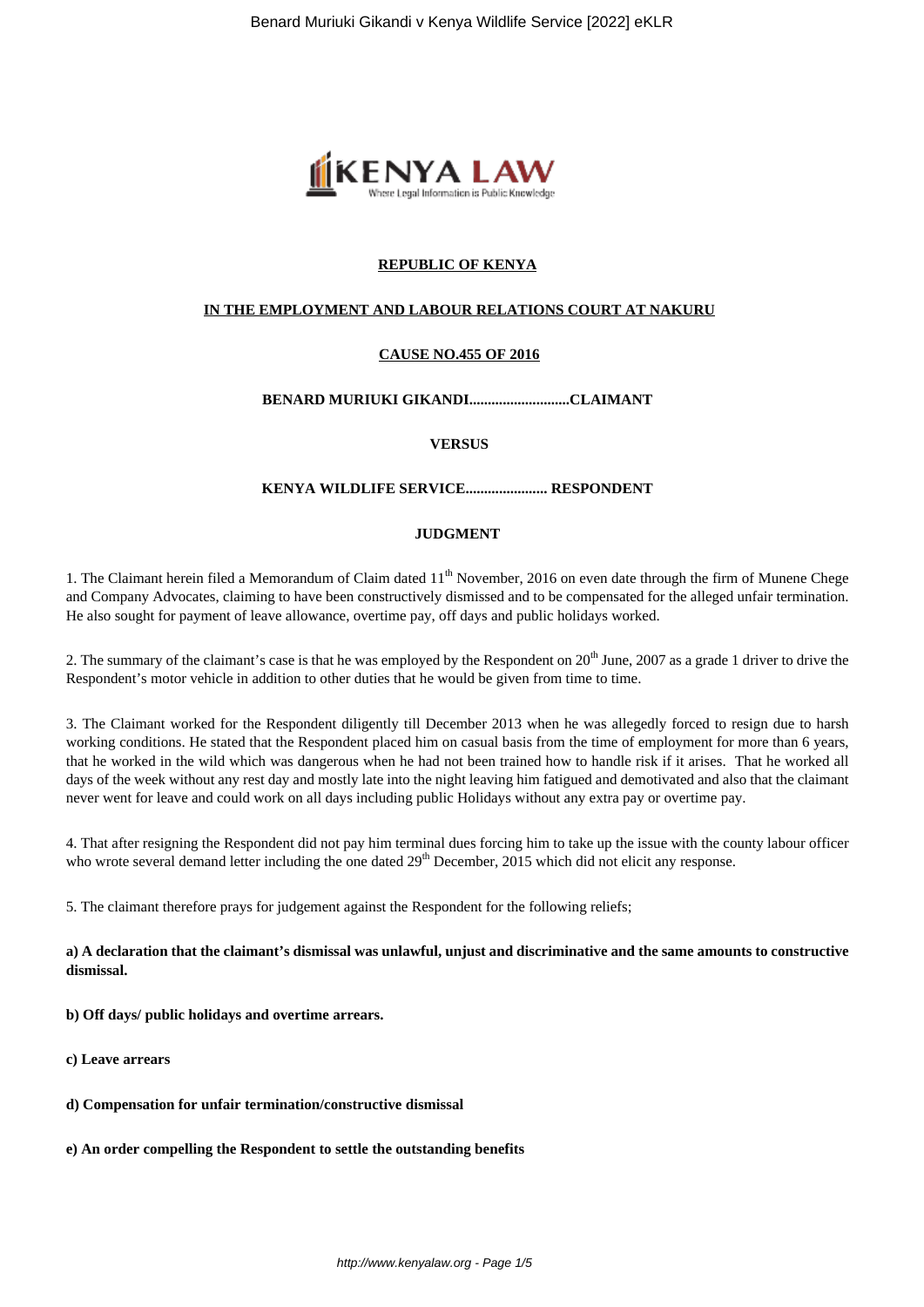#### **f) General damages**

#### **g) Costs of the suit and interest thereof at Court rates**

#### **h) Any other relief that this Court may deem fit to grant.**

6. The Respondent entered appearance on the  $24<sup>th</sup>$  January, 2017 and filed a reply to the clam on  $20<sup>th</sup>$  February, 2017.

7. The Respondent avers that it indeed employed the claimant sometimes in the year 2007 and deployed him to Nakuru National Park however that the claimant was terminated from service on 16<sup>th</sup> May, 2008.

8. After two years the claimant approached the Respondent and requested for re-engagement which the Respondent allowed however the terms of engagement changed. The Claimant was employed on a three months renewable contract which he agreed to the terms therein and worked till 16<sup>th</sup> December, 2013 when the claimant tendered in his letter of resignation claiming personal reasons.

9. The resignation was accepted by the Respondent on the  $21<sup>st</sup>$  January, 2014 and the Respondent advised the claimant to clear with it and that he would be paid for the 22 days worked in December, 2013.

10. The Respondent avers that the claimant agreed to the terms of engagement and signed the contract voluntarily and has never raised any complaint while at the Respondent employment. It was stated further that the claimant was engaged as a driver and not a ranger therefore the allegation that he was exposed to dangerous animals in the wild is not justifiable.

11. The working hours that the claimant worked were as per the law and never worked for any overtime as alleged.

12. The Respondent avers that it responded to the letter by the labour office on the 29<sup>th</sup> June, 2016 however that it did not receive any other correspondences from the labour office or the claimant.

13. The Respondent avers that the claimant was paid a consolidated sum therefore the claim of overtime, leave allowance and house allowance cannot stand.

14. The respondent then maintained that the claimant voluntarily resigned from employment and was not unfairly terminated as alleged. Further that his terminal dues being his salary and the certificate of service was to be collected after the claimant cleared with the Respondent which he is yet to clear.

## **Hearing**

15. During hearing the claimant(CW-1) adopted his statement and list of documents filed and in addition testified that he was employed as a driver by the respondent and was at risk for the reason that poaching was on the rise at that time and he was not trained to handle the situation neither was he armed to protect himself. He stated that he was required to guard animals and worked in odd hours without any overtime pay. He stated that when he approached the Respondent he was told if he could not work under the said conditions then he should resign. That he opted to resign as the risk of being attacked by animals and poachers was in the rise and his bid to have him trained and armed fell on deaf ears. He also stated that he was not accommodated by the Respondent and was underpaid.

16. The claimant admitted receiving Kshs.50,000 being his salary arrears and leave arrears pay in the year 2018 after this suit was filed. He therefore now claims for service pay, overtime pay, 7 years leave not taken and for damages for the unfair termination.

17. Upon cross examination CW-1 testified that he was employed on a three months renewable contract. He admitted that he signed the contract without any coercion and the salary was a consolidated figure of Kshs. 10,494. He stated that he never claimed for the overtime while working at the Respondent neither did he complained of the harsh working environment. He also stated that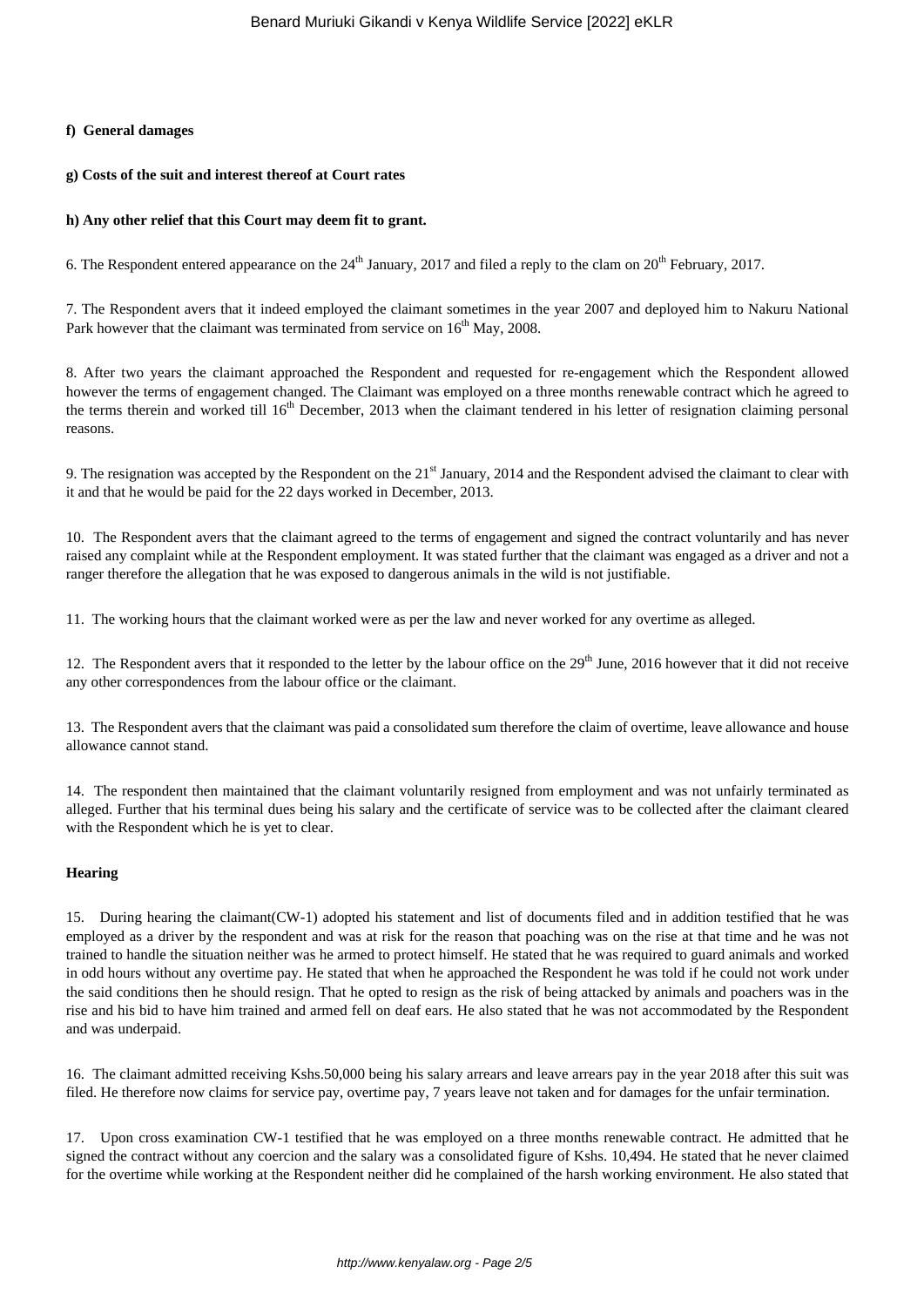he worked on public holidays and relied on his work ticket showing he worked on  $12<sup>th</sup>$  and  $24<sup>th</sup>$  December.

18. Upon further cross examination, he stated that he resigned because his work was no longer good for his health having to work excess hours and in dangerous conditions however that the letter of resignation did not state as much. He admitted that he never made any complaints herein while still an employee of the Respondent. He stated that after expiry of the contrary and before renewal the Respondent gave him 4 to 5 days off however that the said off days were not paid.

19. The Respondent called one witness, Wilson Mulwa, as the RW-1 who testified that he was the Respondent's Human Resource Manager but now retired as from June, 2019.he relied on his witness statement of 12.11.2019 and produced document dated 17.12.2017 and the supplementary list dated 13.11.2019.

20. He testified that the parties herein have consented to resolved prayer (a) and (b) vide the consent dated 17.11.2019. On the unpaid overtime the witness testified that the issue herein was never raised with the Respondent. On the prayer for unpaid off days it was stated that the claimant was paid depending on hours worked. On the alleged public holidays worked the Respondent witness testified that there was no evidence that the claimant worked during public holidays.

21. With regard to the prayer for service pay, it was averred that the claimant worked on a fixed contract depending on availability of work therefore that the employment was not continuous to warrant payment of service pay.

22. On the prayer of underpayment, RW-1 testified that the prayer is time barred it having not been raised while the claimant was working for the Respondent.

23. He also testified that the claimant was not constructively dismissed as alleged rather that he voluntarily resigned from employment which resignation was accepted by the Respondent. Therefore that the prayers sought for compensation for unfair termination is not warranted.

24. Upon cross examination, RW-1 testified that the claimant worked for the Respondent from 2007 to 2013 with breaks in between. He stated that the claimant worked on three months' contracts which was renewable. He admitted that the claimant could have worked at odd hours and over weekends. He further stated that they paid the claimant his terminal dues of Kshs 50,352.50 which covered the 22 days worked in December and accumulated leave days of 78 days.

25. With regard to house allowance, RW-1 testified that the claimant was paid a consolidated salary which factored in the house allowance. He claimed that the claimant took 96 days off however that there are no documents to back up the said claim. Finally that the claimant was not paid service or severance pay.

## **Submissions.**

26. It was submitted for the claimant that the allegation that the claimant was terminated from employment in 2008 and re-engaged in 2010 is untrue for the reason that the Claimant produced contract of employment for  $10^{th}$  march, 2008,  $10^{th}$  July, 2008,  $16^{th}$ October, 20018 and contract for the entire 2009 signed on  $23^{rd}$  January,  $30^{th}$  April and  $5^{th}$  August 2009. It was argued that the claim by the Respondent was contrary to the law under Order 2 Rule 11 of the Civil Procedure Rules as read with section 61 of the Evidence Act.

27. It is the claimants submission that as much as there is a termination letter of  $16<sup>th</sup>$  May, 2008 the same never materialized as the claimant challenged the dismissal and while still in employment and the Respondent conceded to the Appeal and allowed the claimant to proceed with employment therefore the claimant did not at any point stop working for the Respondent from the time of employment in 2007 till his resignation in 2013.

28. It was submitted that the claimant never resigned willfully as alleged by the Respondent but that he was forced by the circumstances of his employment to resign therefore that the termination was constructively caused by the Respondent.in this they cited the case of **Emmanuel Mutisya Solomon V Agility Logistics Industrial Court cause No. 1448 of 2011** where Court defined constructive dismissal and also the Supreme Court of Canada case of **potter V New Brunswick Legal Aid Services Commission 2015 SCC 10** .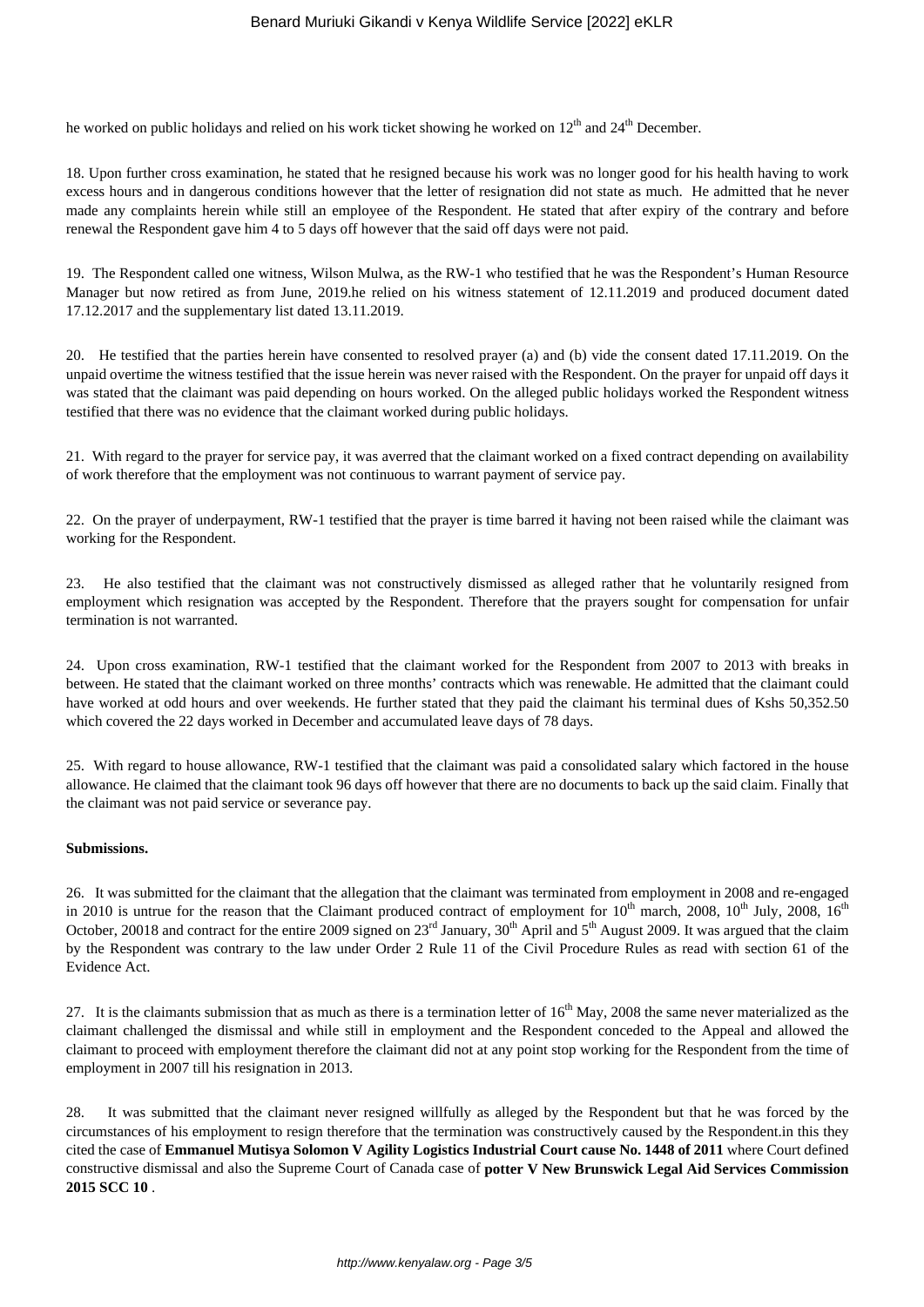29. It was also submitted that the Probationary period in which the claimant was retained as a driver was in excess of six years when the law under section 42(2) of the Employment provides for probationary period of 6 months with an extension of another six months only.

30. It was then submitted for the claimant that they have proved their case on a balance of probability and therefore prayed for the claim to be allowed as prayed.

#### **Respondent's Submissions.**

31. The Respondent submitted on three issues: whether the claimant was a casual employee and if so whether his employment can be converted to regular employment under section 37 of the Employment Act, whether the claimant was unfairly terminated and whether the claimant is entitled to the reliefs sought.

32. On the first issue it was submitted that the claimant was engaged depending on availability of work and funds as seen in the payment vouchers of May 2009 and June 2009 where the claimant worked for 5 and 7 days respectively. It was argued therefore that the employment of the claimant was never on continuous basis therefore that the contract of employment never converted as envisaged under section 37 of the Employment Act.

33. On the second issue it was submitted that the claimant was engaged on a temporary contract which he agreed to the terms of engagement therein without raising any complaint. Subsequently that the claimant voluntarily on personal reason resigned from employment.

34. It was argued that there was no evidence adduced by the claimant to advance its argument of the prayer of underpayment, overtime work, leave allowance, when the law under section 107 and 108 of the Evidence Act requires that he who alleged must prove. In this they cited the case of **Milton Misanya V Aga Khan Hospital Kisumu[2017] eklr** where the Court cited the case of **Mari Kagai Ligaga v Cocacola East and central Africa Limited(Unreported)** and gave the basic ingredients for constructive dismissal which are as follows;

**a) The employer must be in breach of the contract of employment**

**b) The breach must be fundamental as to be considered a repudiatory breach**

**c) The employee must resign in response to the breach**

## **d) The employee must not delay in resigning after the breach has taken place, otherwise the Court may find the breach waived.**

35. Accordingly, it was submitted that the claimant has not met the ingredients above for the claim of constructive dismissal, as the Claimant resigned 6 years after engagement at the Respondent therefore that the resignation could not have been caused by alleged terms of service.

36. It was further submitted that the claimant was not constructively dismissed rather that he resigned on his own volition therefore he is not entitled to the remedies sought.

37. I have examined the evidence and submissions of the parties herein. The claimant claim that he was treated unfairly and harshly by the respondent forcing him to resign from employment which he view as a constructive dismissal.

38. The respondent on the other hand aver that the claimant was terminated on  $16<sup>th</sup>$  May 2008. But in 2010, the claimant applied for a re-engagement by the respondent and he was subsequently appointed as a temporary driver a position he had for 3 months until 16<sup>th</sup> December 2013 when he resigned and the resignation was accepted.